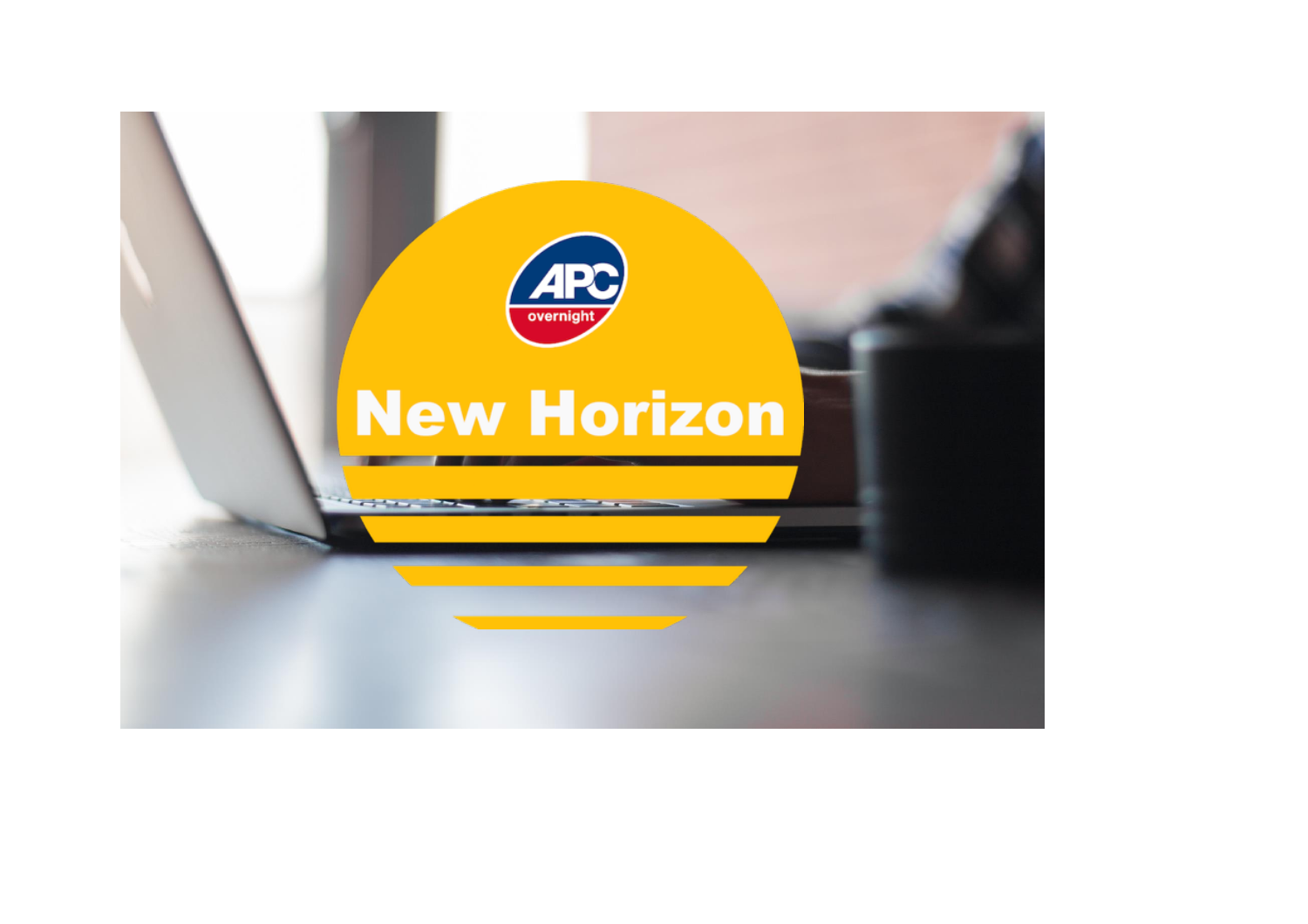Dear Customer,

Here at **Streetwise Couriers**, in partnership with APC Overnight, we now have an alternative booking platform. This is accessible via Hypaship and is called New Horizon. This is available for you to use as a replacement for Net Despatch which will be closed down in the very near future.

Please find below the Hypaship web link.

**Link:** <https://apc.hypaship.com/>

The relevant username and password details required to enable you to log on and book your parcels have already been included in the covering email.

For your ease, we have also attached a step by step instruction guide to assist should you require it, along with a link to The New Horizon Online Portal which provides guidance, step by step information and videos to assist.

## **[APC New Horizon Online Portal](https://indd.adobe.com/view/b8c42dde-4cbf-4d80-98de-2b2ee8e5739b)**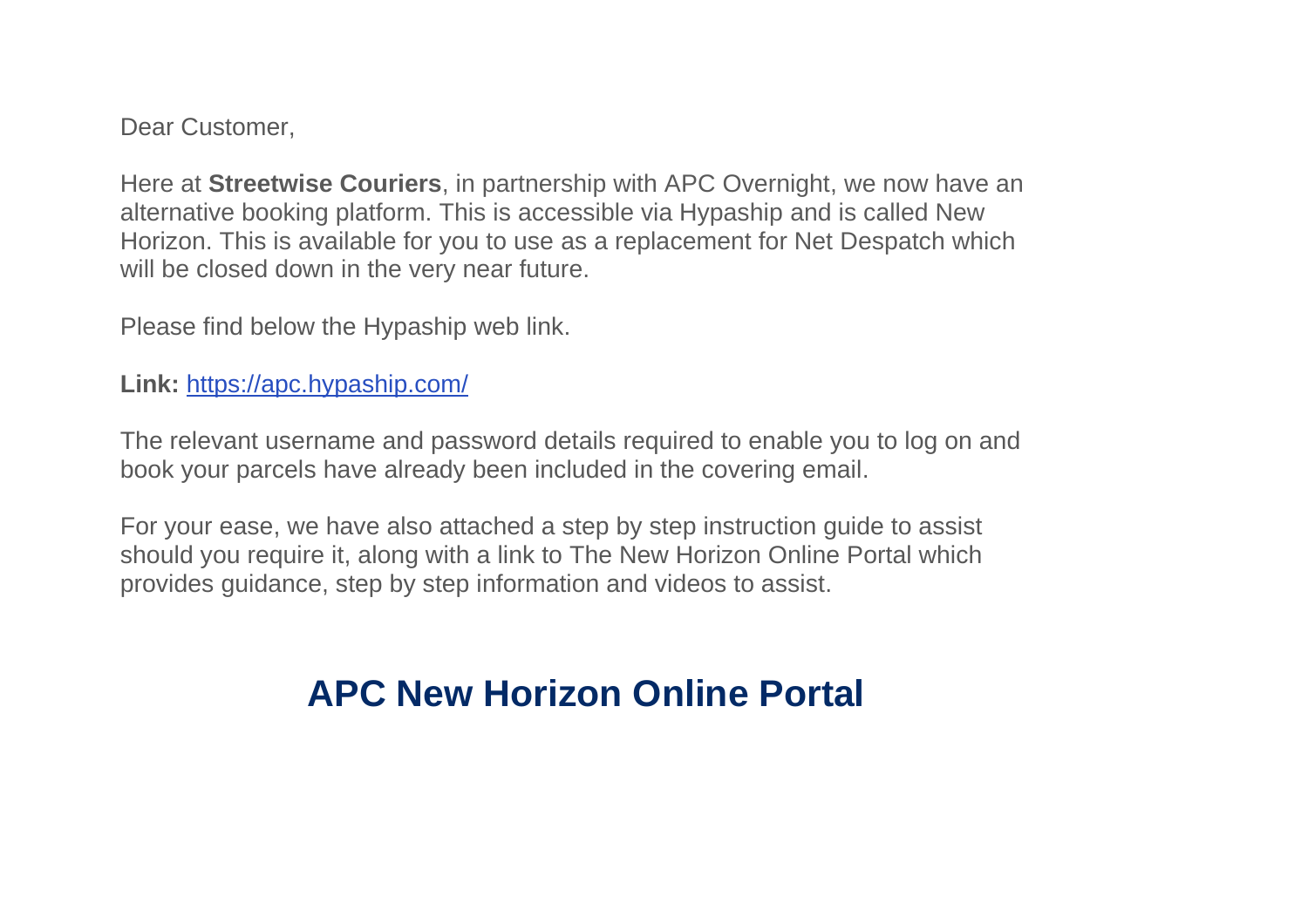

**Customer Reporting** - A huge benefit is the ability for you to view our delivery success rate for your consignments every day.

**Enhanced user experience** - Easy to use, navigate, visually attractive, easy to edit and delete consignments booked, saving time and effort.

**Improved Tracking** - With embedded tracking, you don't have to log into another system to check the status and updates on your consignments, this can all be done from the one screen, saving you time and making the experience user friendly.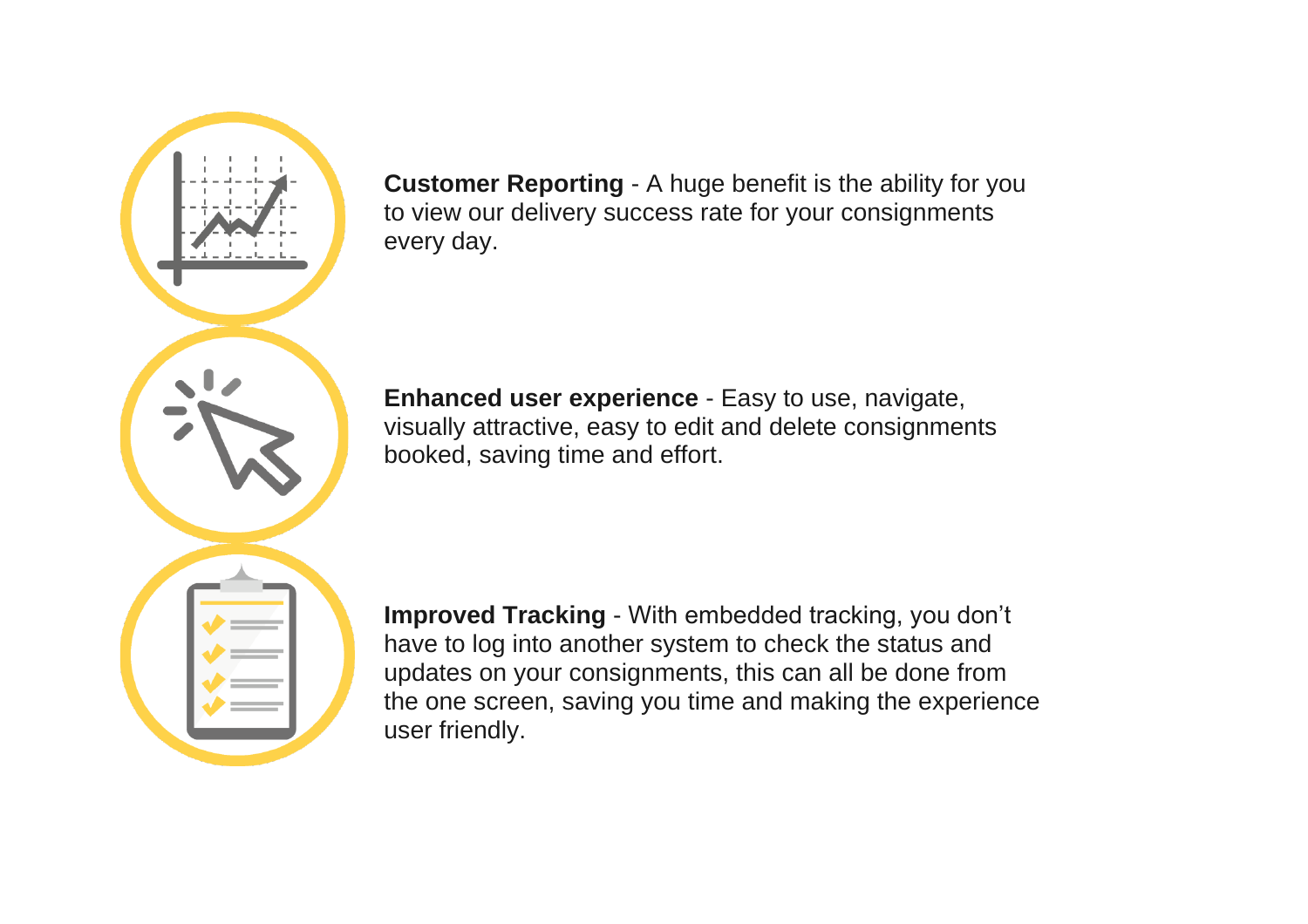**Delivery Status Emails** - Some customers want an email to be sent as and when one of their consignments is delivered successfully, or even carded. New Horizon allows you to set this up and select notification via Email to you or your customer

**Not dependent on Java -** We understand that customers don't always like Java, unlike other Third Party systems New Horizon is not dependent on Java for the printing of labels.

**Customer Rules and Templates** – You can take control over repeat orders and create templates to save time with future bookings. Rules can also be set up to pre-determine all bookings to a particular service - avoiding jobs being booked incorrectly.